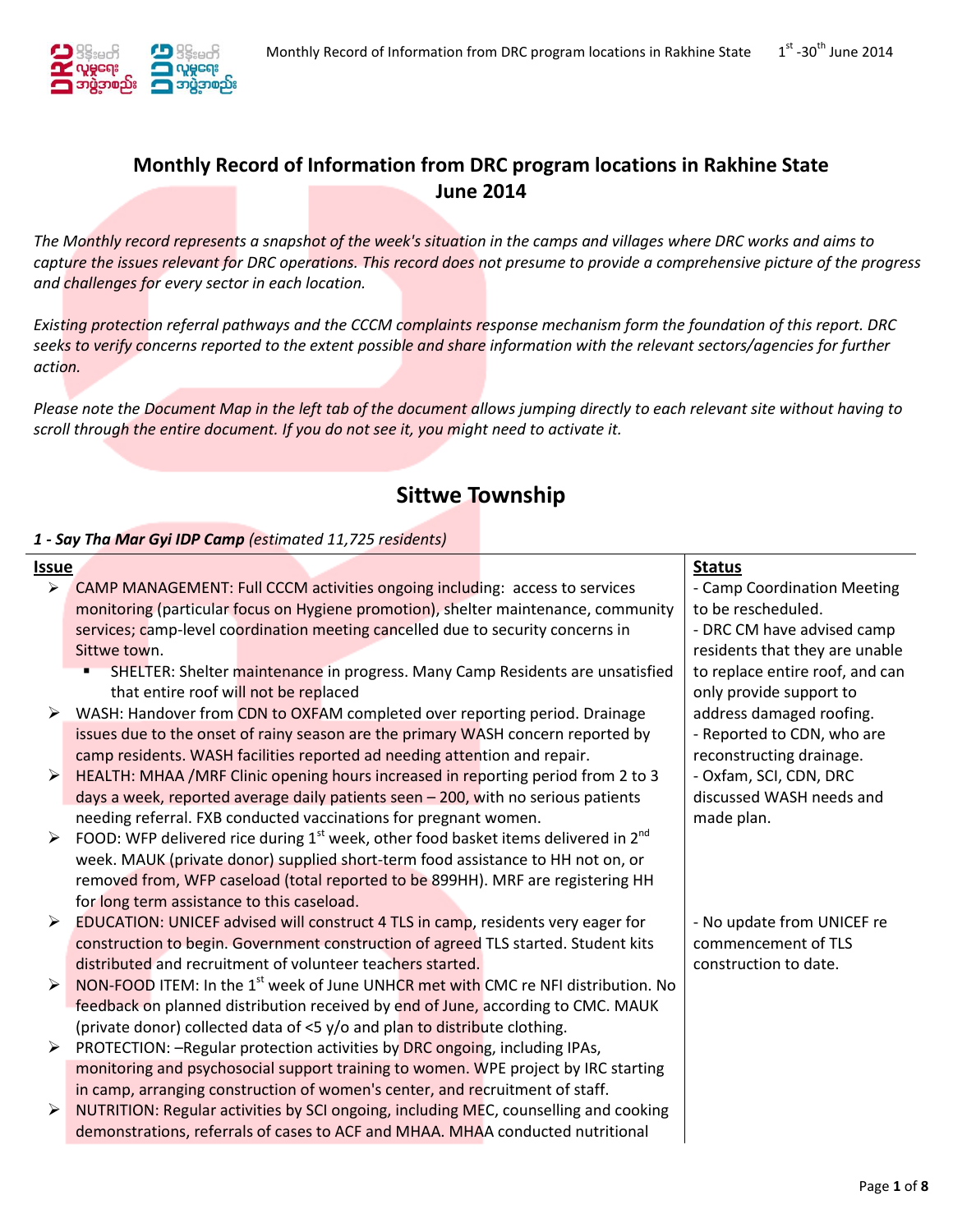

feeding.

- CHILD PROTECTION: Regular CP activities by SCI ongoing.
- OTHER / CROSSCUTTING: Township Administration department arrived and talked to village administrator and CMC and gave trees saplings to plant around the camp (1600 total).

## *2 - Say Tha Mar Gyi Village (estimated 1,000 residents)*

o Regular protection monitoring by DRC; no further updates.

## *3 - Phwe Yar Gone IDP Camp (estimated 2,400 residents)*

#### **Issue Status**

|                       | CAMP MANAGEMENT: Full CCCM activities ongoing including cane ball competition,        | - DRC CM have advised        |
|-----------------------|---------------------------------------------------------------------------------------|------------------------------|
|                       | access to service monitoring, HH data collection, FGD on training requests from       | camps residents can only     |
|                       | women, daily community interaction, preparation for solar lantern distribution.       | replace very damaged sheets, |
|                       | SHELTER: Completed roofing maintenance. Complaints from residents re leaks.           | small holes with be covered  |
| ➤                     | WASH: Regular activities by DRC ongoing. Some issues with solid waste management      | with "metal tape".           |
|                       | reported in drainage. RSG reported to have installed latrines and boreholes.          | - DRC CM - investigating     |
| ➤                     | HEALTH: No major health issues reported. However camp residents continuously          | Government WASH activities.  |
|                       | request health provision at PYG, separate from having to go to STMG camp.             |                              |
| $\blacktriangleright$ | FOOD: Food delivered to camps in 2 deliveries over 2 weeks. No complaint regarding    | - Food distribution plan not |
|                       | food, but residents request food distribution plan in advance.                        | provided, however food       |
| $\blacktriangleright$ | EDUCATION: UNICEF advised will construct a TLS jointly with SCI, no date provided.    | delivery plan requested from |
|                       | Residents very eager for construction to begin. Student kits distributed and          | WFP to give to camp          |
|                       | recruitment of volunteer teachers started.                                            | residents.                   |
| ➤                     | NON-FOOD ITEM: No NFI distribution. IDPs want UNHCR to support NFI kit as soon as     | -Reported NFI requests to    |
|                       | possible as they are in need of cooking utensils and it has been nearly 2 years since | UNHCR.                       |
|                       | any NFI reached these IDPs.                                                           |                              |
| ➤                     | PROTECTION: Regular protection activities by DRC ongoing, including IPAs, monitoring  |                              |
|                       | and psychosocial support training to women. WPE project by IRC starting in camp,      |                              |
|                       | arranging construction of women's center, and recruitment of staff.                   |                              |
| $\blacktriangleright$ | NUTRITION: Regular activities by SCI ongoing, including MEC, counselling and cooking  |                              |
|                       | demonstrations, referrals of cases to ACF and MHAA. MHAA conducted nutritional        |                              |
|                       | feeding.                                                                              |                              |
| ➤                     | CHILD PROTECTION: Regular CP activities by SCI ongoing.                               |                              |
| ➤                     | OTHER / CROSSCUTTING: The Township Administration department arrived and              |                              |
|                       | talked to CMC members and Community leaders and gave saplings to plant around         |                              |
|                       | the camp (800 total).                                                                 |                              |
|                       |                                                                                       |                              |
|                       | 4 - Phwe Yar Gone Village (estimated 2,400 residents)                                 |                              |
| $\circ$               | No updates.                                                                           |                              |
|                       |                                                                                       |                              |
|                       | 5 - Pa Lin Pyin Muslim Village (estimated 1,400 residents)                            |                              |
|                       | Regular protection monitoring and WASH activities by DRC; no updates                  |                              |
|                       |                                                                                       |                              |
|                       | 6 - Pa Lin Pyin Rakhine Village (estimated 1,300 residents)                           |                              |
| ≻∣                    | Regular protection monitoring and WASH activities by DRC; no updates.                 |                              |
|                       |                                                                                       |                              |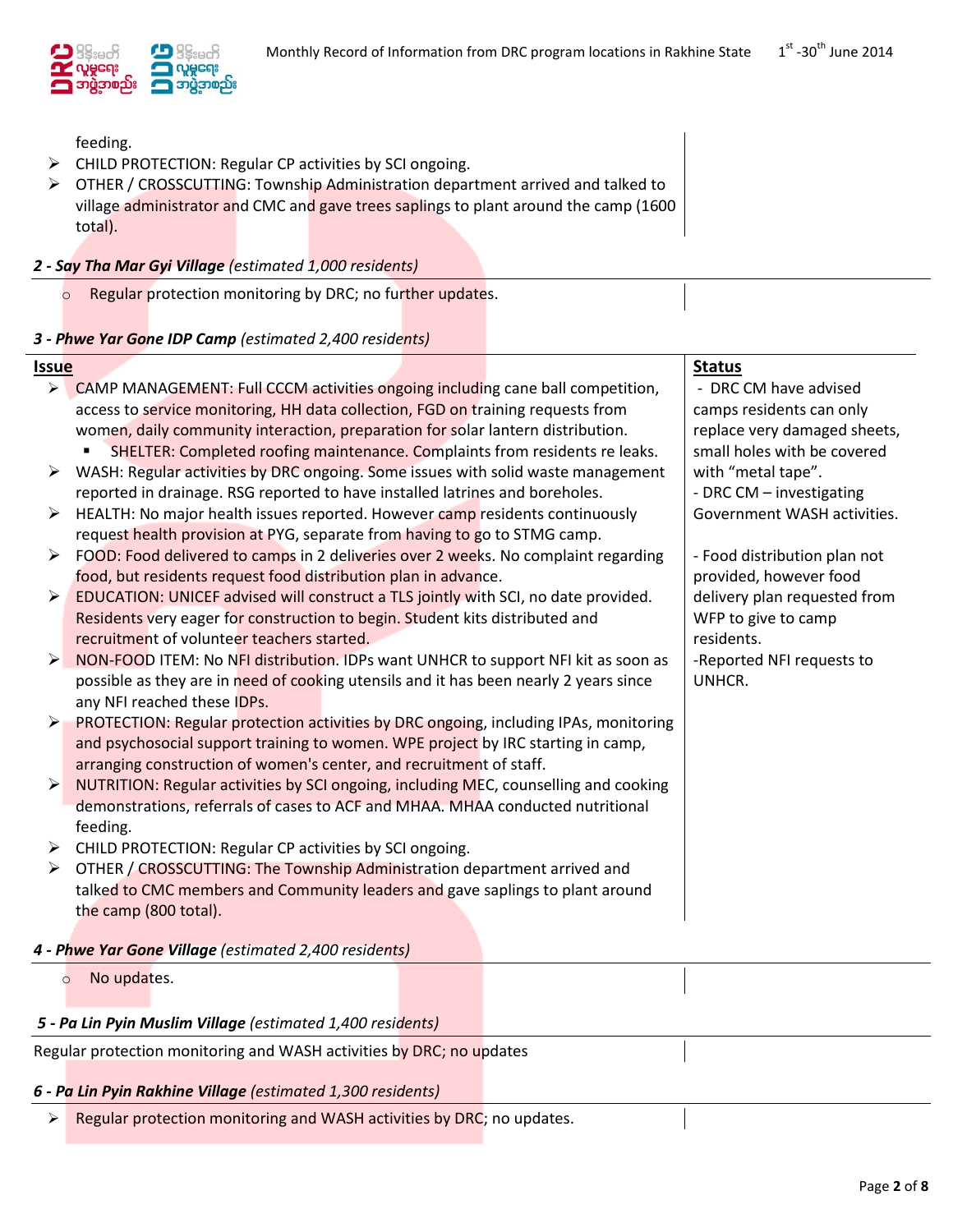

## *7 - Ohn Taw Gyi North IDP Camp (estimated 13,000 residents)*

| Issue                 |                                                                                                                                                                                                                                                                                                                                                                                                                                                                                                                                                                                                                                                                                                                                                                                                                      | <b>Status</b>                                                                                     |
|-----------------------|----------------------------------------------------------------------------------------------------------------------------------------------------------------------------------------------------------------------------------------------------------------------------------------------------------------------------------------------------------------------------------------------------------------------------------------------------------------------------------------------------------------------------------------------------------------------------------------------------------------------------------------------------------------------------------------------------------------------------------------------------------------------------------------------------------------------|---------------------------------------------------------------------------------------------------|
|                       | > CAMP MANAGEMENT: Full CCCM activities ongoing including; Communication with                                                                                                                                                                                                                                                                                                                                                                                                                                                                                                                                                                                                                                                                                                                                        |                                                                                                   |
|                       | Focal Points and FOA and incentive workers for the information gathering, sharing                                                                                                                                                                                                                                                                                                                                                                                                                                                                                                                                                                                                                                                                                                                                    |                                                                                                   |
|                       | and daily access to services monitoring in the camp, material support to CMC offices,                                                                                                                                                                                                                                                                                                                                                                                                                                                                                                                                                                                                                                                                                                                                |                                                                                                   |
|                       | camp level coordination, community services activities.                                                                                                                                                                                                                                                                                                                                                                                                                                                                                                                                                                                                                                                                                                                                                              |                                                                                                   |
|                       | SHELTER: Some camp residents are using tarpaulin from DRC as a temporary                                                                                                                                                                                                                                                                                                                                                                                                                                                                                                                                                                                                                                                                                                                                             | -DRC assessment of damaged                                                                        |
|                       | measure. They want DRC, CCCM to renovate all of the damaged roofs as soon as                                                                                                                                                                                                                                                                                                                                                                                                                                                                                                                                                                                                                                                                                                                                         | roofs completed in camp and                                                                       |
|                       | possible as it rains frequently.                                                                                                                                                                                                                                                                                                                                                                                                                                                                                                                                                                                                                                                                                                                                                                                     | renovation to begin 1 <sup>st</sup> week                                                          |
| $\blacktriangleright$ | WASH: SCI covering most of OTG north, OTG 1 area to be handed over to SCI from                                                                                                                                                                                                                                                                                                                                                                                                                                                                                                                                                                                                                                                                                                                                       | July.                                                                                             |
|                       | CDN in July. Full WASH activities ongoing. Hygiene kits distributed. No major concerns                                                                                                                                                                                                                                                                                                                                                                                                                                                                                                                                                                                                                                                                                                                               |                                                                                                   |
|                       | reported.                                                                                                                                                                                                                                                                                                                                                                                                                                                                                                                                                                                                                                                                                                                                                                                                            |                                                                                                   |
| $\blacktriangleright$ | HEALTH: Mercy Malaysia is running health activates three days in a week; MOH                                                                                                                                                                                                                                                                                                                                                                                                                                                                                                                                                                                                                                                                                                                                         |                                                                                                   |
|                       | arrived and gave vaccination to pregnant women. No major health issues were                                                                                                                                                                                                                                                                                                                                                                                                                                                                                                                                                                                                                                                                                                                                          |                                                                                                   |
|                       | reported.                                                                                                                                                                                                                                                                                                                                                                                                                                                                                                                                                                                                                                                                                                                                                                                                            |                                                                                                   |
| ➤                     | FOOD: WFP delivered rice in the 1 <sup>st</sup> week of June, reportedly no information given at                                                                                                                                                                                                                                                                                                                                                                                                                                                                                                                                                                                                                                                                                                                     |                                                                                                   |
|                       | that time re: delivery of remaining items. The rest of food basket delivered during 3rd                                                                                                                                                                                                                                                                                                                                                                                                                                                                                                                                                                                                                                                                                                                              |                                                                                                   |
|                       | of June. Reportedly MAUK (private donor) delivered 1300 rice bags but CMC                                                                                                                                                                                                                                                                                                                                                                                                                                                                                                                                                                                                                                                                                                                                            |                                                                                                   |
|                       | distributed only 1200 bags to the IDPs who do not receive food from WFP. The IDPs                                                                                                                                                                                                                                                                                                                                                                                                                                                                                                                                                                                                                                                                                                                                    |                                                                                                   |
|                       |                                                                                                                                                                                                                                                                                                                                                                                                                                                                                                                                                                                                                                                                                                                                                                                                                      |                                                                                                   |
|                       |                                                                                                                                                                                                                                                                                                                                                                                                                                                                                                                                                                                                                                                                                                                                                                                                                      |                                                                                                   |
|                       |                                                                                                                                                                                                                                                                                                                                                                                                                                                                                                                                                                                                                                                                                                                                                                                                                      |                                                                                                   |
|                       |                                                                                                                                                                                                                                                                                                                                                                                                                                                                                                                                                                                                                                                                                                                                                                                                                      |                                                                                                   |
|                       |                                                                                                                                                                                                                                                                                                                                                                                                                                                                                                                                                                                                                                                                                                                                                                                                                      |                                                                                                   |
|                       |                                                                                                                                                                                                                                                                                                                                                                                                                                                                                                                                                                                                                                                                                                                                                                                                                      |                                                                                                   |
|                       |                                                                                                                                                                                                                                                                                                                                                                                                                                                                                                                                                                                                                                                                                                                                                                                                                      |                                                                                                   |
|                       |                                                                                                                                                                                                                                                                                                                                                                                                                                                                                                                                                                                                                                                                                                                                                                                                                      |                                                                                                   |
|                       |                                                                                                                                                                                                                                                                                                                                                                                                                                                                                                                                                                                                                                                                                                                                                                                                                      |                                                                                                   |
|                       |                                                                                                                                                                                                                                                                                                                                                                                                                                                                                                                                                                                                                                                                                                                                                                                                                      |                                                                                                   |
|                       |                                                                                                                                                                                                                                                                                                                                                                                                                                                                                                                                                                                                                                                                                                                                                                                                                      |                                                                                                   |
|                       |                                                                                                                                                                                                                                                                                                                                                                                                                                                                                                                                                                                                                                                                                                                                                                                                                      |                                                                                                   |
|                       |                                                                                                                                                                                                                                                                                                                                                                                                                                                                                                                                                                                                                                                                                                                                                                                                                      |                                                                                                   |
| ➤<br>➤<br>➤<br>➤      | complained to MAUK that CMC kept 100 bags; MAUK visited the camp and gave CMC<br>formal warning. MAUK will reportedly continue to provide rice to IDPs missing from<br>WFP caseload.<br>EDUCATION: TLSs are operated by UNICEF and LWF. LWF completed school kit<br>distributions in OTG 3 &6.<br>NON-FOOD ITEM: No agencies supported NFI Kit in the camp. IDPs need kitchen<br>utensils, solar light, mosquito nets and water pots.<br>PROTECTION: Regular Protection activities by DRC ongoing including IPAs, monitoring<br>and psychosocial support training to women. WPE project by IRC starting soon.<br>NUTRITION: ACF is running nutrition activities alongside MHAA. ACF and SCI do joint<br>screening for villages and camps every two months.<br>> CHILD PROTECTION: Regular activities by SCI ongoing. | -UNHCR - assessing NFI needs<br>across Rakhine.<br>Communication with<br>communities is required. |

#### *8 - Ohn Taw Gyi Village (estimated 2,400 residents)*

|  | o Regular protection monitoring activities by DRC; no updates |  |  |
|--|---------------------------------------------------------------|--|--|
|  |                                                               |  |  |

## *9 - Ohn Taw Gyi West IDP Camp (estimated 3,200 residents)*

| <b>Issue</b>   |                                                                                            | <b>Status</b>                  |
|----------------|--------------------------------------------------------------------------------------------|--------------------------------|
| ➤              | CAMP MANAGEMENT: Full CCCM activities ongoing including; Communication with                | -Additional tarpaulins         |
|                | focal points and volunteers, information sharing, information gathering and daily          | provided to IDPs in units with |
|                | access to services monitoring, special focus on displaced group from STMG camp -           | severe damage to roofs as a    |
|                | assistance.                                                                                | temporary measure.             |
| $\blacksquare$ | SHELTER: Shelter maintenance still main concern for residents, assessment made             |                                |
|                | for additional damage since February assessment. Implementation began 4 <sup>th</sup> week |                                |
|                | June to be finished 2 <sup>nd</sup> week July.                                             |                                |
| ⋗              | WASH: CDN conducting WASH activities in camp including: cleaning of latrines, health       |                                |
|                | education, monitoring of borehole functionality, and ORS distribution. OXFAM               |                                |
|                | conducted desludging of all full latrines.                                                 |                                |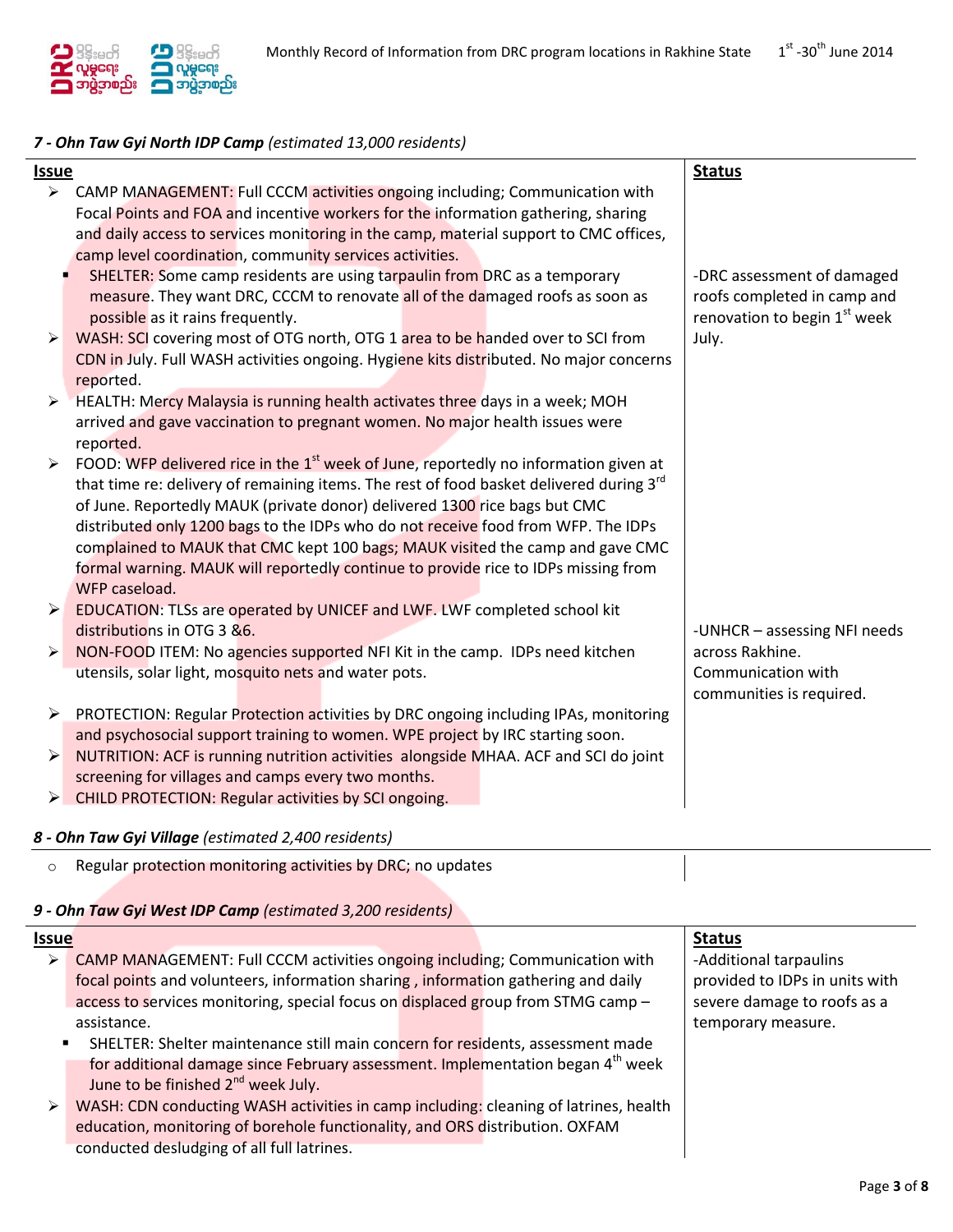-Email sent to IRC to check if Health cluster has mitigation for time when clinic is closed

for refurbishment.

planned response. -NFI cluster currently

-WASH & Education have discussed needs at TLSs and

developing tool to manage NFI



- $\triangleright$  HEALTH: IRC clinic opened 2-3 days per week. No major health concerns reported. It is reported IRC clinic will close for renovation soon.
- $\triangleright$  FOOD: CDN distributed WFP ration week 1 rice, week 2 rest of food basket. One private donor from Yangon (unknown) donated 142 bags of rice for those who do not receive food from WFP. MRF distributed food to Than Daw Li group, not covered by WFP caseload.
- EDUCATION: All TLSs open and running. Student kits continue to be requested. Education staff request assistance from WASH partner for WASH facilities at TLSs.
- $\triangleright$  NON-FOOD ITEM: Report no agencies provided NFI kit in the camp and IDPs are in need of cooking utensils.
- **PROTECTION:** Regular Protection activities by DRC ongoing.
- $\triangleright$  NUTRITION: IDPs report no Nutrition activities in camp reported during June. CDN and WFP gave instruction how to give nutritional supplements to children.
- > CHILD PROTECTION: DRC Child Protection activities starting up.
- $\triangleright$  OTHER / CROSSCUTTING: UNHCR visited the camp and talked to the CMC and the women's group about the priority need of camp residents and checked the condition of the camp.

## *10 - Ohn Taw Chay Village*

| <b>Issue</b>       |                        |  |                                                                                         | <b>Status</b>                 |
|--------------------|------------------------|--|-----------------------------------------------------------------------------------------|-------------------------------|
| ⋗                  |                        |  | HEALTH: Residents report that malaria and diarrhoea are still spreading in the village. | CCCM team checked             |
|                    |                        |  | Around 10 people suffered from malaria and nearly 20 people from diarrhoea.             | coverage. No WASH agency      |
| $\triangleright$ 1 |                        |  | OTHER: Regular protection monitoring and start-up of Child Protection activities by     | covering village. Reported to |
|                    | DRC. No other updates. |  |                                                                                         | UNICEF cluster lead to see if |
|                    |                        |  |                                                                                         | cluster can assist.           |

## *11 - Baw Du Pha IDP Camps (estimated 11,000 residents)*

| Issue          |                                                                                         | <b>Status</b>                    |
|----------------|-----------------------------------------------------------------------------------------|----------------------------------|
| ≻              | CAMP MANAGEMENT: Full CCCM activities ongoing including communication with              | -DRC CM will provide "metal      |
|                | focal points and volunteers, information sharing, information gathering and daily       | tape" for small holes repair     |
|                | access to services monitoring, refurbishment of warehouse for WFP rations, camp         | after coordination with          |
|                | coordination and material assistance for CMC office.                                    | Shelter cluster. Distribution of |
| $\blacksquare$ | SHELTER: Shelter renovation is completed. Camp residents complained about leaks         | materials planned for July.      |
|                | through the nail-holes in the roof.                                                     |                                  |
| ➤              | WASH: Regular WASH activities by SI ongoing, including: distributions, monitoring, HP,  | -SI is aware of concerns and     |
|                | training in use of ceramic filters, tracking of cases of diarrhoea and solid waste      | planning mitigations.            |
|                | management improvements. Camp residents concerned regarding the drainage                |                                  |
|                | within the camps due to onset of rainy season.                                          |                                  |
| ≻              | HEALTH: Marcy Malaysia opened clinic 2-3 days a week, seeing between 50-150             |                                  |
|                | patients per day. Main reported ailments are flu or fever, no serious cases reported.   |                                  |
| ➤              | FOOD: Camp residents report that WFP food delivery was split over 4 days from week      | -DRC CM sent email to            |
|                | 1 to week 3. Residents request food distribution plan for July. MRF distributed rations | confirm 4 delivery dates to      |
|                | to the 155 IDP HHs who are not covered by WFP (rice 50 kg, Oil 3 litres, Bean 3 Kg,     | WFP, and to request delivery     |
|                | Fried chilli 2 packet, and Salt 1 Packet per HH).                                       | schedule (no distribution        |
|                | EDUCATION: All TLS are running regularly, enrolment for new school year is              | schedule available). Awaiting    |
|                | completed, examination results were released and SCI will refer Grade(6) students to    | response.                        |
|                | Thet Kay Pyin school. IDPs report the students need school kits and Middle school       |                                  |
|                | education for grades 5-8. Basic literacy training for youth aged 12-18 started in the   | -Email sent to UNICEF            |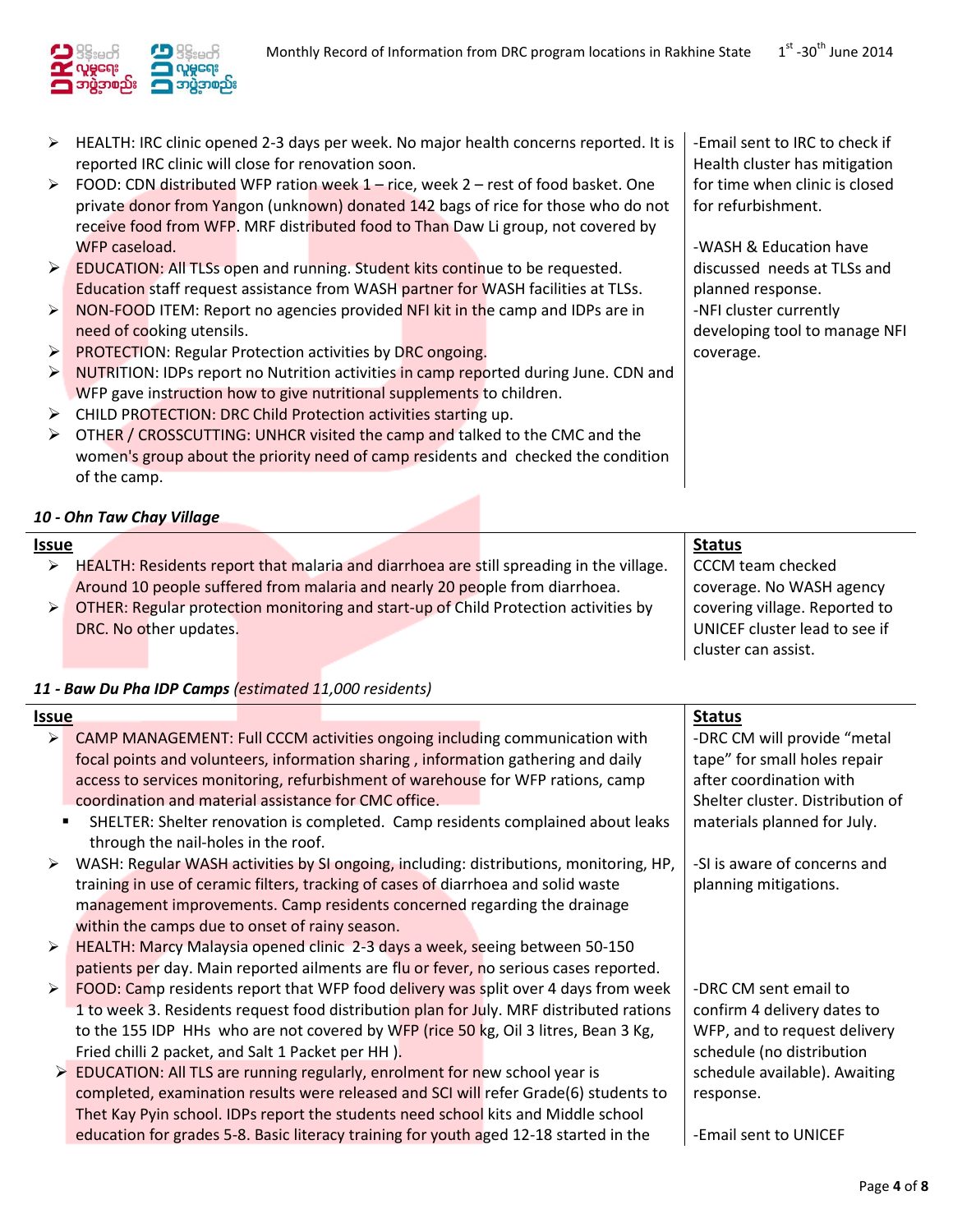

|   | camps. |                                                                                    |  | regarding education requests.   |
|---|--------|------------------------------------------------------------------------------------|--|---------------------------------|
| ➤ |        | NON-FOOD ITEM: No NFIs distributed. The IDPs report long time without NFI support. |  | -DRC will be distributing NFI   |
| ➤ |        | PROTECTION: DRC Protection team established a women's group, regular protection    |  | kits to the BDP camps, and will |
|   |        | monitoring ongoing. WPE project by IRC expected to start soon.                     |  | inform camp leadership.         |
| ➤ |        | NUTRITION: Regular activities by SCI, ACF and MHAA ongoing, including: nutrition   |  |                                 |
|   |        | centre, counselling program for mothers, mother to mother awareness training,      |  |                                 |
|   |        | behaviour change communication training for men.                                   |  |                                 |
|   |        | $\triangleright$ CHILD PROTECTION: Regular CP activities by SCI ongoing.           |  |                                 |
|   |        |                                                                                    |  |                                 |
|   |        | 12 - Baw Du Pha Village (estimated 11,000 residents)                               |  |                                 |

o No updates.

## *13 - Dar Paing IDP Camp (estimated 10,500 residents)*

| Issue                 |                                                                                                                    | <b>Status</b>                                 |
|-----------------------|--------------------------------------------------------------------------------------------------------------------|-----------------------------------------------|
| $\blacktriangleright$ | CAMP MANAGEMENT: Full CCCM activities ongoing including; set up of new office in                                   | -DRC did re-assessment of                     |
|                       | modular house after agreement with CMC, camp level coordination meeting,                                           | damaged shelters and will                     |
|                       | information gathering, sharing and daily access to services monitoring in the camp,                                | start roof renovation in the                  |
|                       | material support to CMC for functioning office, HH Survey, and preparation for                                     | first week of July.                           |
|                       | distributions.                                                                                                     |                                               |
|                       | SHELTER: Some roof of shelters are rusty and damaged, and in need of repair as                                     |                                               |
|                       | soon as possible as the rainy season has begun.                                                                    |                                               |
| $\blacktriangleright$ | WASH: Regular activities by SI ongoing, maintenance of latrines, bore holes,                                       |                                               |
|                       | drainage, daily latrines and camp cleaning, regular hygiene promotion, hygiene kit                                 |                                               |
|                       | distribution, pre-/post-distribution monitoring, diarrhoea survey - mass awareness                                 |                                               |
|                       | raising campaign. Drainage is reported as key concern due to onset of rainy season.                                |                                               |
| ➤                     | HEALTH: Dar Pai Rural Health Center is open daily, doctor regularly present. IRC                                   |                                               |
|                       | resumed clinic one day per week in Sector (4) and hope to be able to operate two                                   |                                               |
|                       | days a week. No major health issues have been reported in the camp. IRC provided                                   |                                               |
|                       | delivery kit and new born kit to pregnant women as well as health education sessions.                              |                                               |
| ➤                     | FOOD: Week 1 WFP food delivery for sectors 1,2,3 (rice only). Week 2-3 rest of food                                | -Concerns over CMC removal                    |
|                       | basket delivered. Reported concerns over CMC reducing rations of families. IDPs                                    | of persons from food list                     |
|                       | request food distribution schedule for July, as concerned over delivery in June. In                                | referred to WFP. Email                        |
|                       | Sector-4, food distributed by MRF at HH level (rice, oil, chickpea, preserved mango,                               | request sent for food delivery                |
|                       | fried dry prawn with chilli and salt).                                                                             | schedule (food distribution                   |
|                       | EDUCATION: All UNICEF TLSs are running normally. IDPs report that students need                                    | schedule not available).                      |
|                       | school kits for the new school year. Committees reported receiving money from State                                |                                               |
|                       | Government to repair TLSs in Sector- 4 (500,000 MMK) and in Sectors 1,2,3 (1,900,000                               |                                               |
|                       | MMK). TLS are temporary closed for renovation                                                                      |                                               |
| ➤                     | NON-FOOD ITEM: IDPs advise no agencies supported NFI Kit in the camp, the camp<br>residents need kitchen utensils. | -UNHCR assessing NFI needs<br>across Rakhine. |
|                       |                                                                                                                    | Communication with                            |
| ➤                     | PROTECTION: Regular activities by DRC Protection ongoing.                                                          | communities is required.                      |
| ➤                     | NUTRITION: Regular activities by SCI Nutrition ongoing, including referrals of children                            |                                               |
|                       | with malnutrition by SCI to ACF (OTG-N)CHILD PROTECTION: Regular CP activities by                                  |                                               |
|                       | SCI ongoing.                                                                                                       |                                               |
|                       |                                                                                                                    |                                               |

#### *14 - Dar Paing Village*